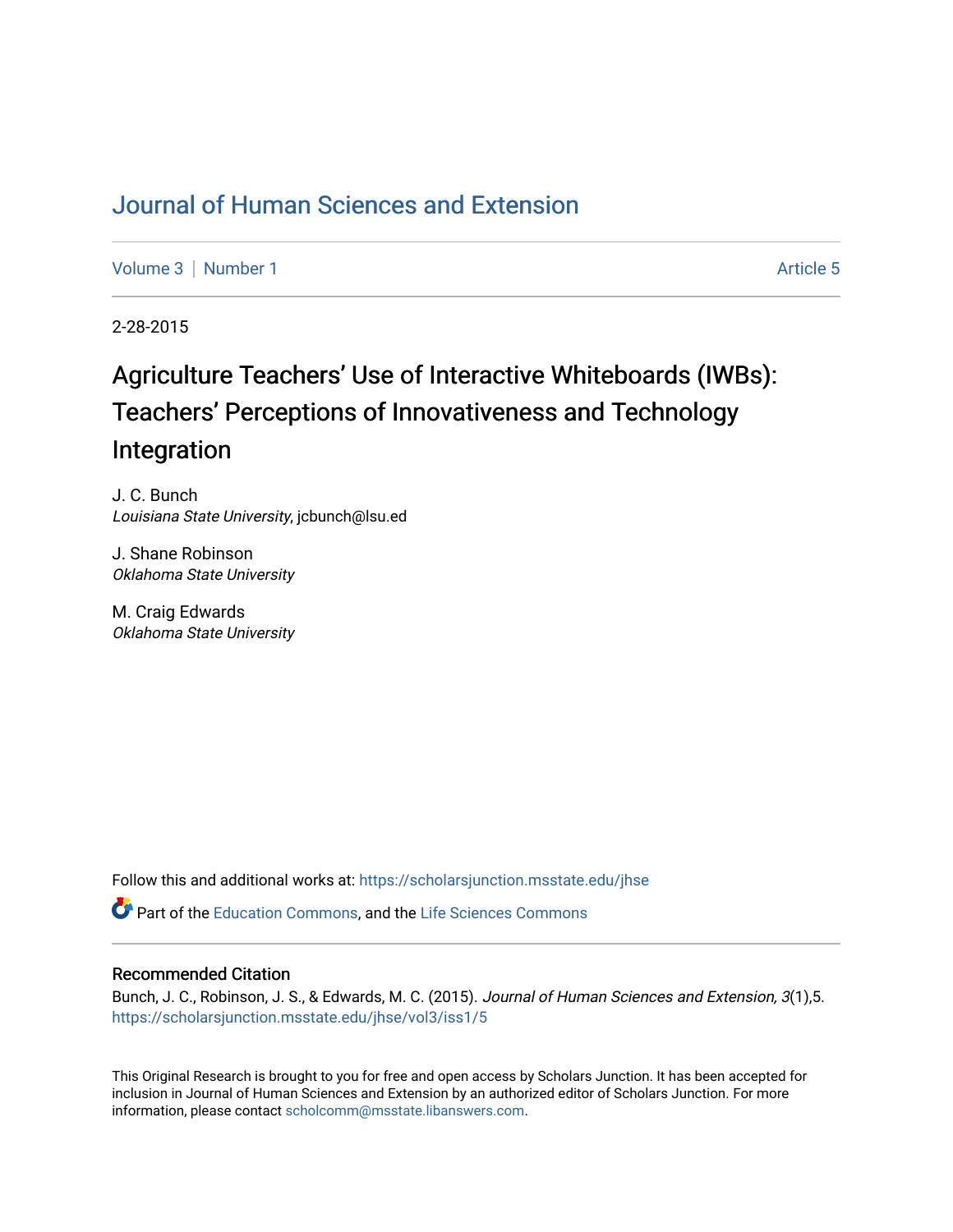## **Agriculture Teachers' Use of Interactive Whiteboards (IWBs): Teachers' Perceptions of Innovativeness and Technology Integration**

**J. C. Bunch**  *Louisiana State University* 

**J. Shane Robinson M. Craig Edwards**  *Oklahoma State University* 

*The purpose of this descriptive-correlational study was to assess the level of innovativeness of Oklahoma secondary agricultural education teachers regarding their use of the interactive whiteboard (IWB). The study also sought to determine if relationships existed between teachers' IWB innovativeness scores and selected personal and professional characteristics. The findings of this study revealed that as a teacher's age and years of teaching experience increased, his or her perceived level of innovativeness regarding use of interactive whiteboards (IWBs) decreased. Therefore, younger and less experienced teachers were further advanced in Rogers's (2003) innovation-decision process. In addition, this study found that a majority of the agriculture teachers were in the implementation and confirmation stages of the innovation-decision process. Implications and recommendations point to creating professional development experiences for teachers in the knowledge and persuasion stages of the innovation-decision process to learn about effective use of IWBs, to acquire procedural or "how-to" knowledge of the IWB, and to have opportunities to practice using it*. *Additional research should examine how the use of IWBs affects student learning and achievement in school-based agricultural education.* 

*Keywords:* adoption; agriculture teachers; innovativeness; interactive whiteboard; **STEM** 

## **Introduction**

Technology has transformed the world in which we live now and will continue to transform the world of the future. The use of instructional technologies (ITs) in today's schools may be more important to student success than in previous years. The pupils of today are much different from former generations of students regarding their expectations for the use of technology while

Direct correspondence to J. C. Bunch at jcbunch@lsu.edu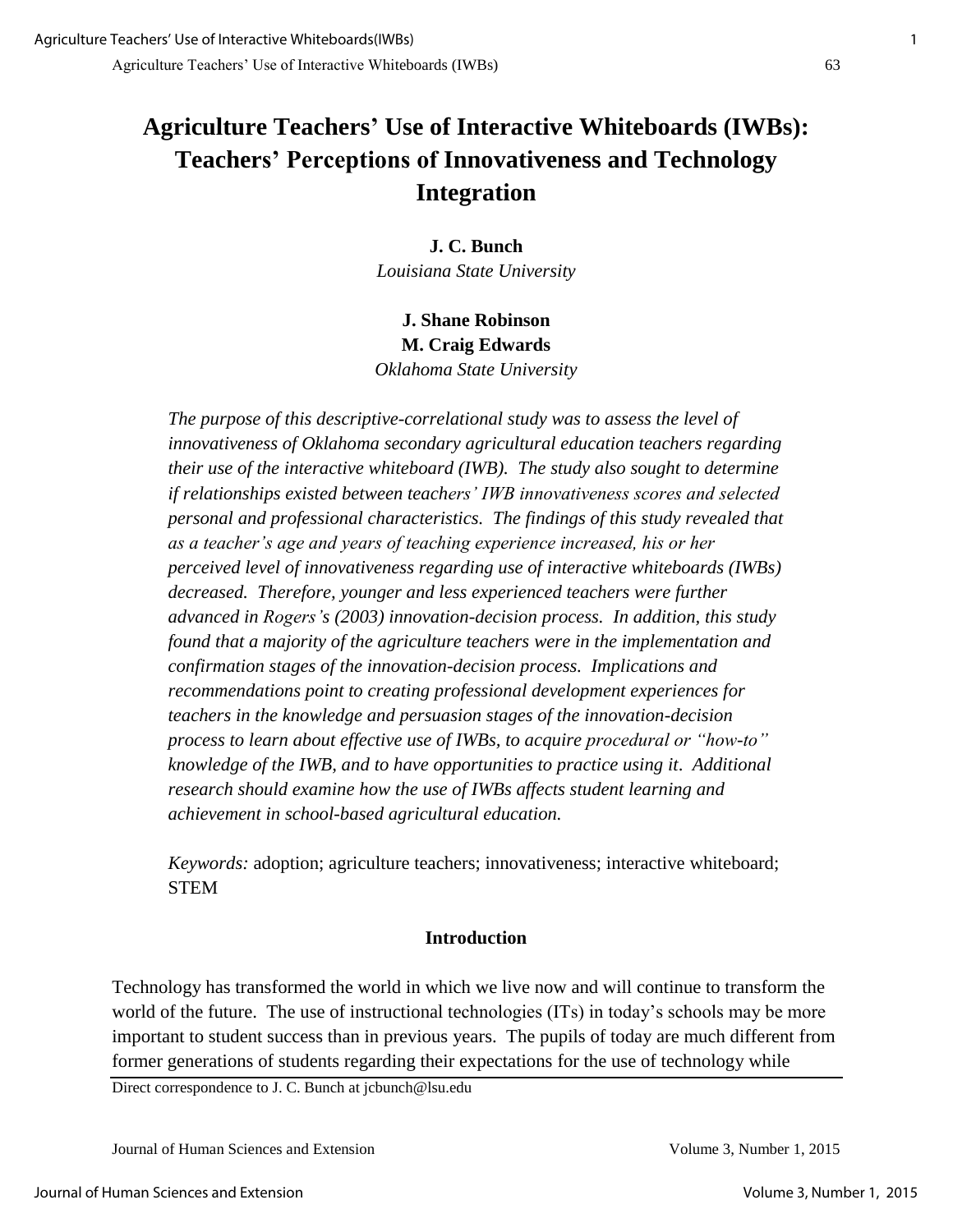learning (Brown, 2000; Prensky, 2001; Spires, Wiebe, Young, Hollerbrands, & Lee, 2012; Tapscott, 1998), especially concerning their receipt and use of information. These students have spent their entire lives immersed in technology (Oblinger, 2004; Oblinger & Oblinger, 2006; Prensky, 2001). In fact, technology is assumed to be an important aspect of their everyday lives (Oblinger, 2004), in part, because this new generation of learners thinks and processes information much differently than did previous students (Brown, 2000). According to Oblinger (2004), by the time a student reaches the age of 13, he or she has spent more hours interacting with digital media, such as computers, Internet, and videogames, than watching television.

Numerous researchers have examined differences between generations in regard to their members' use of digital devices (e.g., Carlson, 2005; Howe & Strauss, 2000; Oblinger & Oblinger, 2006; Prensky, 2001). These researchers categorized the *older* generations as *Traditionals/Matures/Baby Boomers/Digital Immigrants* and the *younger* generations as *NetGens/Millenials/NeXt/Digital Natives*. This divide in generations has garnered much attention from educators and researchers (Bennett, Maton, & Kervin, 2008). Therefore, considering these generational differences, are instructors prepared properly to implement ITs in their teaching practices? Research suggests that deficits exist regarding teachers' abilities to use technology in their classrooms effectively (Chen, Lim, & Tan, 2010). Teachers, therefore, regardless of subject or content area, should improve their *technological fit* regarding technology integration (Brown, Baker, Edwards, & Robinson, 2011; Otrel-Cass, Khoo, & Cowie, 2012; Wachira & Keengwe, 2011; Young, Young, & Shaker, 2012).

One effort to bridge this gap between teachers and students is the use of interactive whiteboards (IWBs). IWBs, according to Lewin, Somekh, and Steadman (2008), are extra-large touch screen whiteboards, joined to a classroom computer and visible to the entire class. IWBs allow teachers to access still and moving imagery coupled with sound. In addition, IWBs present a multimedia approach to address the needs of entire classes or individual students. IWBs "are used to challenge pupils to think by using a variety of verbal, visual, and kinesthetic stimuli" (Glover, Miller, Averis, & Door, 2007, p. 11). Incorporating the use of IWBs into classrooms may assist teachers in engaging this new technology-savvy generation of students cognitively and affectively. Researchers (e.g., Croninger & Lee, 2001; Greenwood, Horton, & Utley, 2002; Klem & Connell, 2004) have shown that students who are engaged actively in the learning process learn more effectively and perform better on tests.

Because computerized ITs are integrated increasingly in education, teachers have been faced with new challenges of technical aptitude, knowledge, and expertise regarding their use (Levin & Wadmany, 2008). ITs generate new possibilities and encourage teachers to use such to make teaching and learning even more significant and gratifying (Levin & Wadmany, 2008). Further, Levin and Wadmany (2008) claim that ITs have become the literacy of the 21st century. Numerous teachers, however, have been unhurried about adopting ITs as a pedagogical practice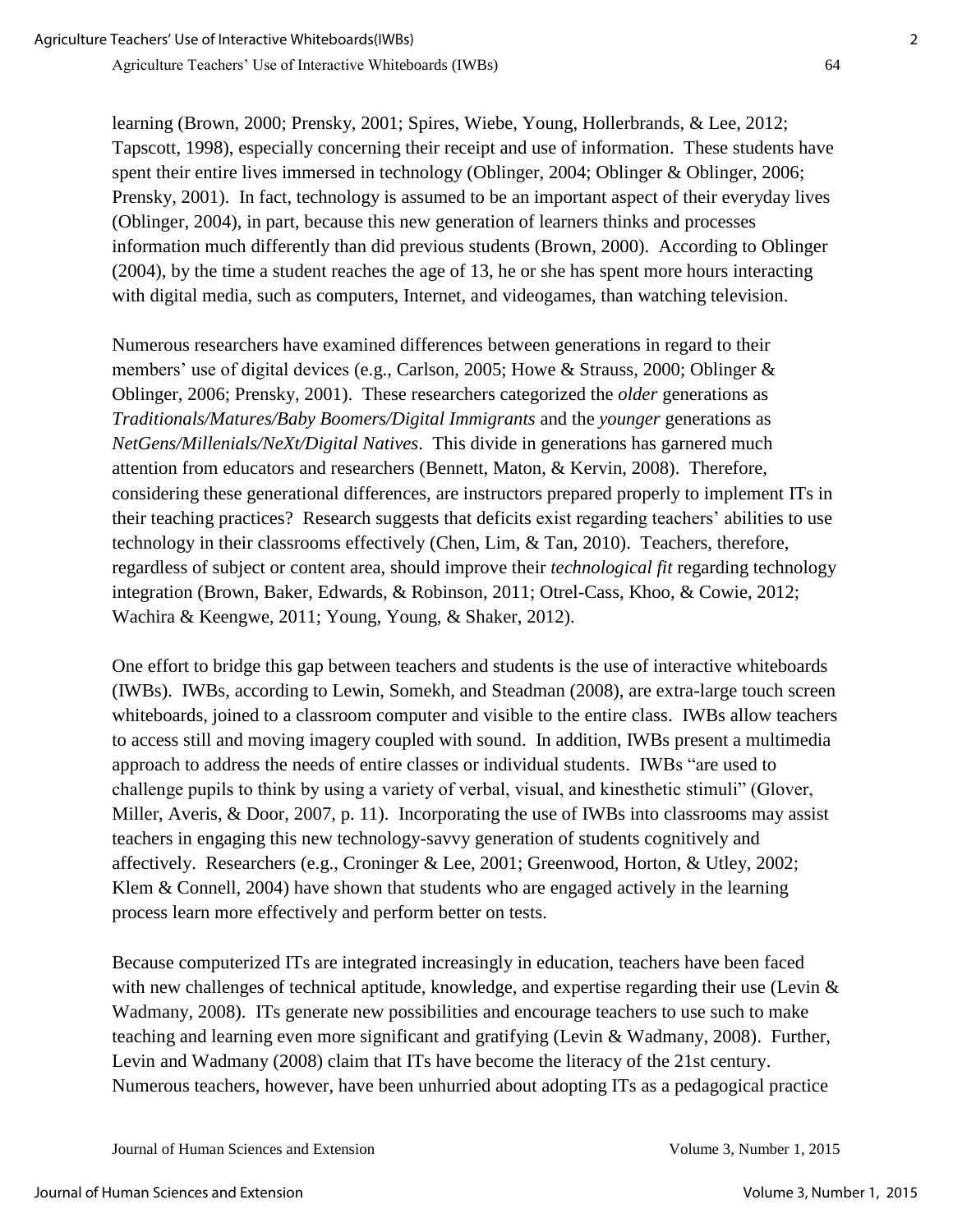(Levin & Wadmany, 2008). One reason may be their overall lack of self-efficacy in regard to teaching (Tschannen-Moran, Hoy, & Hoy, 1998). Bunch, Robinson, and Edwards (2012), however, found that agriculture teachers who integrated instructional technology in their teaching, by way of IWBs, expressed higher self-efficacy more frequently when using technology in their classrooms.

Apprehension of adopting IT by teachers is not a new phenomenon (Zhao & Frank, 2003). Numerous research inquiries (Berge, Muilenburg, & Haneghan, 2002; Gammill & Newman, 2005; Gu, Zhu, & Guo, 2013; Hope, 1998; Levin & Wadmany, 2008; Murphrey & Dooley, 2000; Nelson & Thompson, 2005) provide a substantial list of barriers that affect teachers' use of ITs. These barriers include a lack of time to plan lessons properly involving the use of technology, a dearth of administrative support, and insufficient expertise (Handal, Campbell, Cavanagh, Petocz, & Kelly, 2013; Osman & Bakar, 2012). According to the National Research Council (NRC, 1999), "[m]any who currently use information technology have only a limited understanding of the tools they use and a (probably correct) belief that they are underutilizing them" (p. 1). However, the main reason teachers do not integrate technology is their lack of prior experience in using technology as an instructional tool (Hope, 1998).

Kotrlik, Redmann, and Douglas (2003) found that agriscience teachers' perceptions of barriers were strong predictors of whether they would integrate instructional technologies into their pedagogical practices. But what may be the best ways to assist teachers in overcoming the barriers? Nelson and Thompson (2005) noted that teachers often instruct students in ways similar to their own pedagogical preparation. However, if teachers were not exposed to ITs during teacher preparation programs or through professional development thereafter, their lack of experience may lead to adoption and integration issues. To that end, Brown et al. (2011) asserted that "[i]t is essential that teacher educators take responsibility for training future teachers in a way that equips them with the resources to teach today's digital natives" (p. 1).

## **Significance of the Study**

Today's students are natives of a digital world (Prensky, 2001). They need to perceive a sense of autonomy and be challenged at an appropriate level (Shernoff, Csikszentimihalyi, Schneider, & Shernoff, 2003). The increasing prevalence of technology in U.S. schools is an initiative to which the federal government has committed effort and resources (Lawless & Pellegrino, 2007). To help schools keep up with technological advancements, the federal government has increased its funding efforts to equip schools with technology and make it accessible to students across the country (Lawless & Pellegrino, 2007). This initiative was implemented, in part, because of the view that students need to be engaged at higher levels in the classroom to reach their optimal learning capacity (Marks, 2000).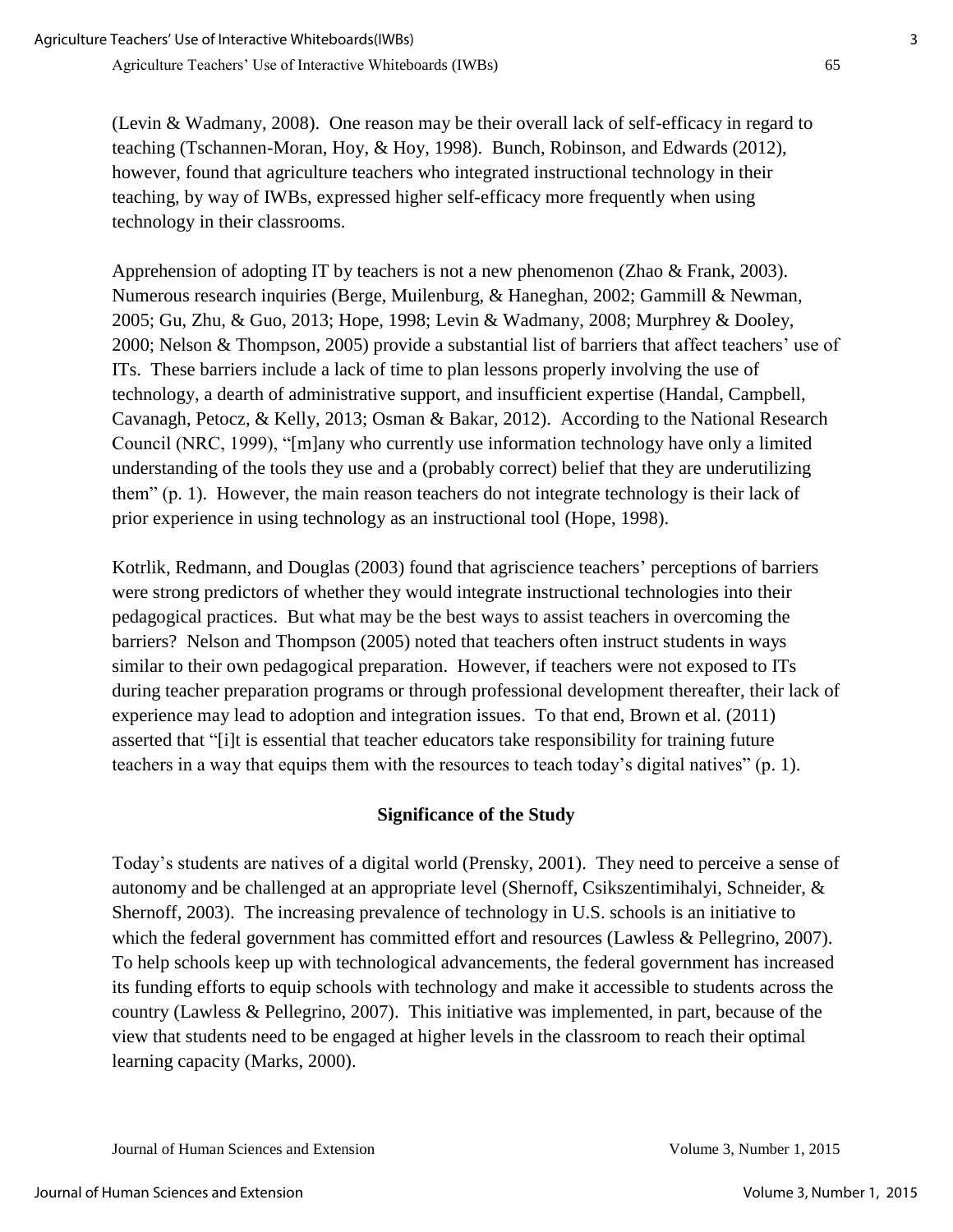One way teachers can engage today's learners is by employing technologies such as IWBs (Kennewell & Beauchamp, 2007; Stewart, Antonenko, Robinson, & Mwavita, 2013). IWBs allow teachers to develop interactive lessons to augment student learning (Miller, Glover, & Averis, 2004). The interactivity fostered by IWBs creates a classroom environment in which students interact with each other (pupil-to-pupil) and the teacher (pupil-to-teacher), model abstract ideas, and become actively involved in learning (Cakir, 2008; Glover & Miller, 2001; Mayer, 2004; Minner, Levy, & Century, 2010).

What is unclear is whether school systems will have teachers who understand how to use the technology appropriately in their classrooms such that student learning is enhanced (Lawless & Pellegrino, 2007). Thus, the digital divide could actually widen over time with the increased investment of technology in schools unless urban and rural K-12 educational settings attract and maintain a teaching force equipped to use technology effectively in support of student learning (Lawless & Pellegrino, 2007, p. 578). It is imperative, therefore, to determine the factors that prevent teachers from using IWBs, because the integration of technology is an innovative process (Lowry, 1997) and will take time to diffuse in classroom learning environments (Lawless & Pellegrino, 2007).

Because agricultural education teachers have access to IWBs (Bunch et al., 2012), this study focused on the factors that impacted their adoption of IWBs. Although research on technology adoption among teachers in agricultural education has been conducted before, the technology being studied and adopted is relatively new and changing rapidly (Murphrey, Miller, & Roberts, 2009). Further, only a small number of studies have been conducted on teachers' use of IWBs in the agricultural education classroom (Bunch et al., 2012). Encouraging teachers to use IWBs requires an understanding of their innovativeness or the likelihood of adopting such practices; therefore, studies should be performed to describe teachers' perceptions of innovativeness regarding their use of IWBs.

## **Theoretical Framework**

The theoretical framework undergirding this study was based on Rogers's (2003) innovationdecision process. According to Rogers (2003), diffusion scholars have noted that a person's decision to adopt an innovation is not an immediate act; rather, it is a *process* that consists of a sequence of choices and events over a period of time in which an individual examines a new idea and chooses whether to integrate the innovation into his or her existing practice (Rogers, 2003). The innovation-decision process is defined by five stages that include (a) the knowledge stage, (b) the persuasion stage, (c) the decision stage, (d) the implementation stage, and (e) the confirmation stage (Rogers, 2003).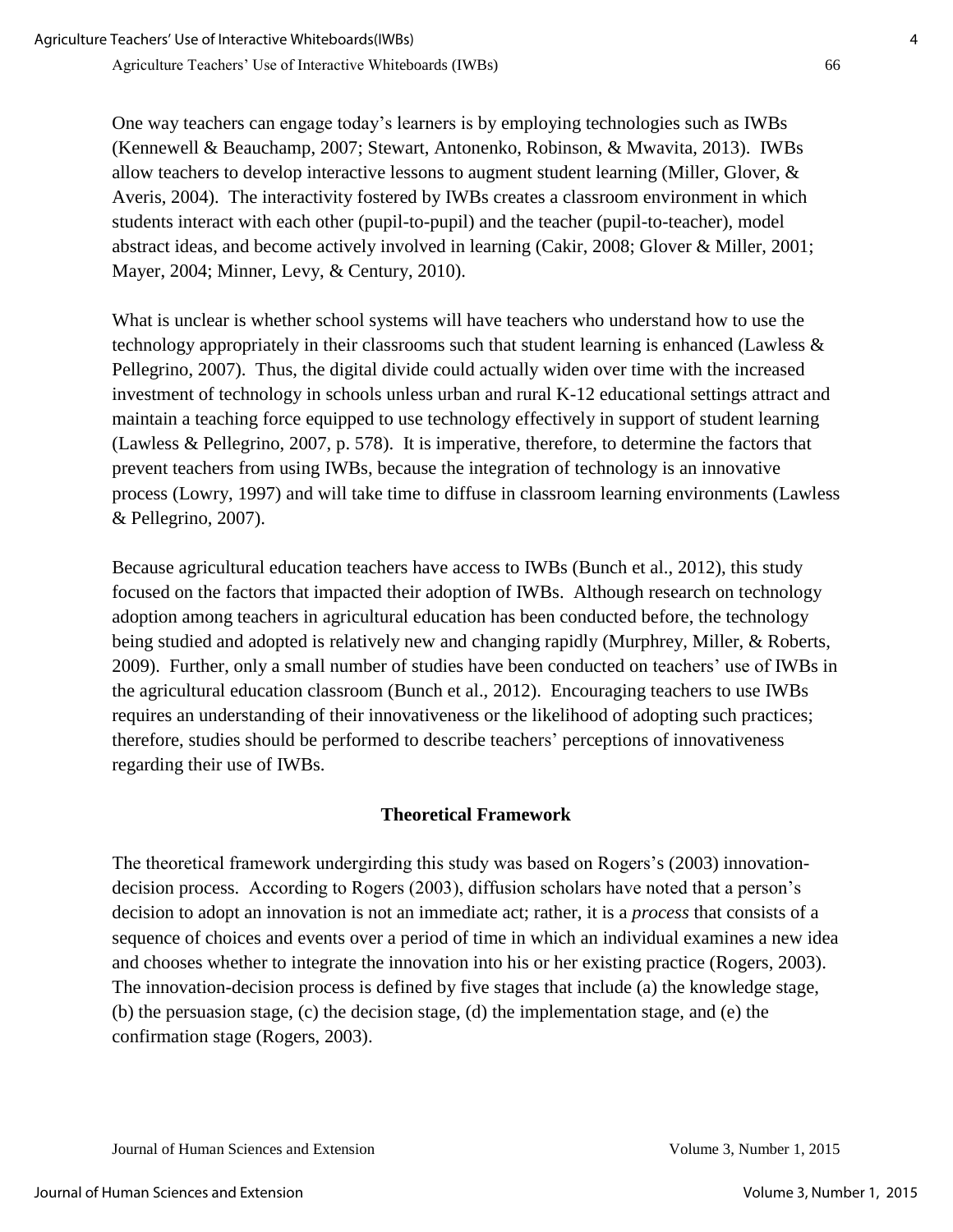Agriculture Teachers' Use of Interactive Whiteboards (IWBs) 67

Knowledge is the first stage of the innovation-decision process and is categorized into three types: (a) awareness knowledge, (b) how-to knowledge, and (c) principles knowledge (Rogers, 2003). Awareness knowledge pertains to an individual's cognizance of the innovation's existence and may motivate a person to pursue the other two types of knowledge (Rogers, 2003). How-to knowledge is the understanding required to use an innovation properly; it is linked strongly to the perceptions of complexity associated with an innovation (Rogers, 2003). Finally, principles knowledge includes the foundational aspects or technical principles undergirding the workings of an innovation (Rogers, 2003).

An individual's information-seeking behaviors are crucial during the persuasion stage, because he or she is forming perceptions of the innovation leading to its adoption or rejection (Rogers, 2003). The persuasion stage is a period of uncertainty that causes individuals to seek confirmation of their thinking and to form either a favorable or unfavorable attitude toward the innovation (Rogers, 2003). An innovation's perceived attributes play a key role during the persuasion stage, especially as they relate to relative advantage, compatibility, complexity, observability, and trialability (Rogers, 2003). Rogers (2003) maintained that these five attributes explained roughly one-half or more of the variance in rate of adoption for most innovations. Therefore, understanding agriculture teachers' perceptions of the attributes of IWBs should assist change agents in impacting the innovation's rate of adoption.

The decision stage occurs next and is when the individual decides to adopt or reject an innovation (Rogers, 2003). A major attribute linked to the decision stage is trialability. Often, individuals are able to make an adoption decision by trying the innovation as long as an acceptable level of relative advantage is perceived to exist.

The next stage is implementation, which is when an individual has begun to use an innovation (Rogers, 2003). Change agents must provide technical support as the client starts to use the innovation (Rogers, 2003). Depending on the innovation, the length of its implementation stage may linger or it may quickly become a regular part of the adopter's operations or routine behaviors (Rogers, 2003). This point may mark the end of the innovation-decision process for some individuals, while others may continue to the confirmation stage.

During the confirmation stage, an adopter "seeks reinforcement for the innovation-decision already made" (Rogers, 2003, p. 189). It is important for change agents to realize a decision reversal is possible during the confirmation stage. Reversal happens, typically, when conflicting messages are received by the adopter (Rogers, 2003). In this stage, adopters are searching for evidence that they made the correct decision and seeking a reduction in their level of dissonance regarding the adoption decision (Rogers, 2003). Developing a better understanding of where teachers are in the innovation-decision process may be helpful for designing effective strategies to encourage their adoption of the IWB.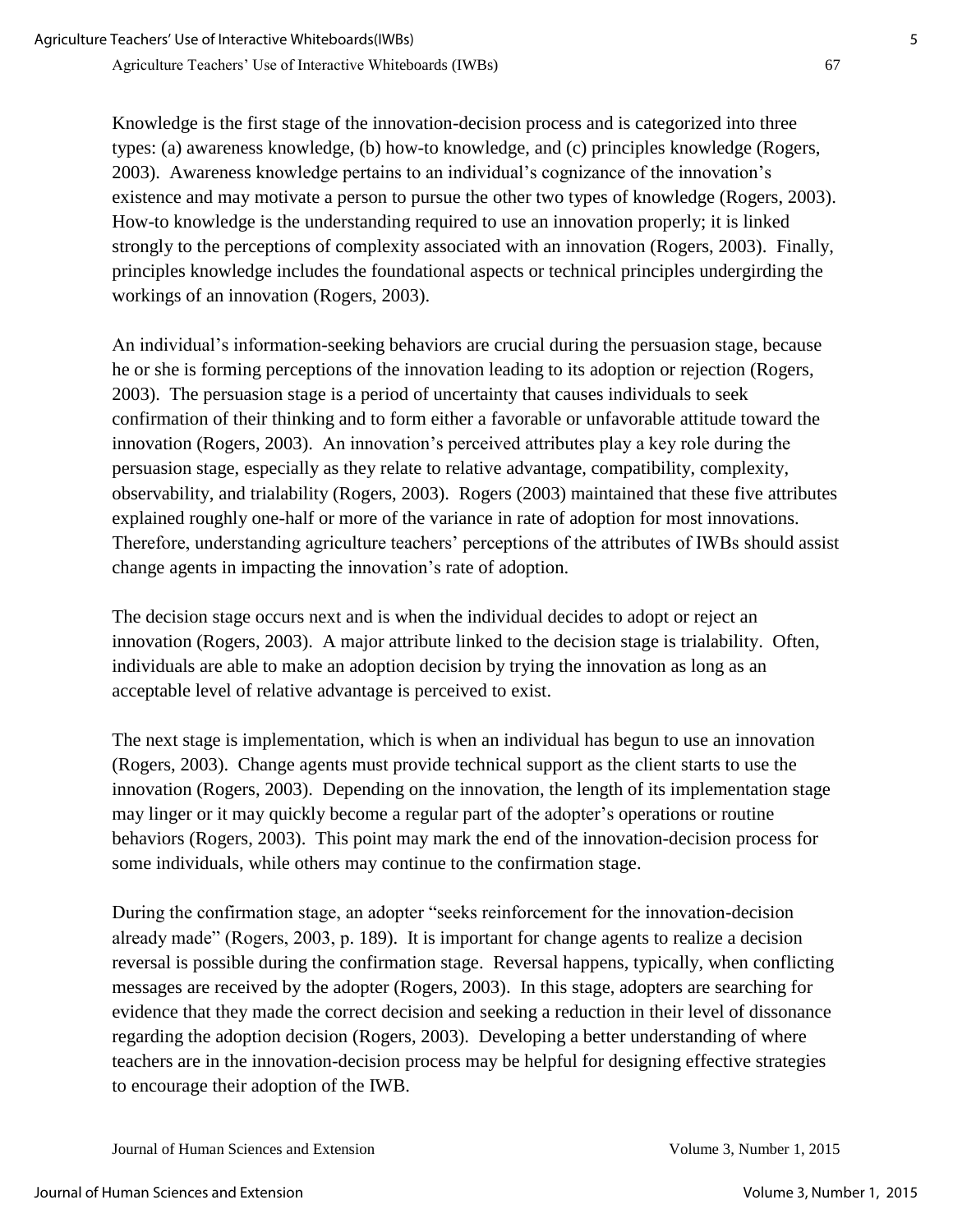Using technology, including IWBs, in the classroom is not an entirely new phenomenon; however, "much more needs to be done to encourage and support agriscience teachers in the integration of technology in the teaching/learning process" (Kotrlik et al., 2003, p. 88). Therefore, this study sought (a) to understand the degree to which teachers had adopted IWBs, (b) to identify where teachers were in the innovation-decision process, and (c) to describe their innovativeness regarding the use of educational technologies.

## **Purpose and Objectives**

The purpose of this descriptive-correlational study was to assess the perceived levels of innovativeness of secondary agricultural education teachers regarding their use of the IWB. The study also sought to determine if relationships existed between teachers' IWB innovativeness scores and selected personal and professional characteristics. Three research objectives guided this study:

1. Describe the agricultural education teachers' perceived levels of innovativeness regarding their use of IWBs;

2. Describe relationships between the agricultural education teachers' perceived levels of innovativeness and their selected personal and professional characteristics; and

3. Describe agricultural education teachers' perceived levels of innovativeness regarding the integration of technology in their classrooms.

#### **Methods**

## **Population and Sample**

This study was part of a larger descriptive-correlational investigation (Bunch et al., 2012). As reported in the larger study (Bunch et al., 2012), the target population consisted of the secondary agricultural education teachers in Oklahoma ( $N = 437$ ). The sampling frame used for this study was a list of the electronic mail addresses of all Oklahoma agricultural education teachers, as provided by the Oklahoma Department of Career and Technology Education. A random sample of 205 agricultural education teachers was selected using Krejcie's and Morgan's (1970) required sample size table. To address frame error (e.g., teacher relocation or individuals no longer in the profession), 18 teachers were removed from the study. In addition, another 18 teachers had incorrect or otherwise unreliable e-mail addresses, and they were also removed from the study. As a result of frame error, the original sample of 205 teachers was adjusted to an accessible sample of 169 teachers. Completed questionnaires were received from 81 of the 169 teachers for a 48% response rate.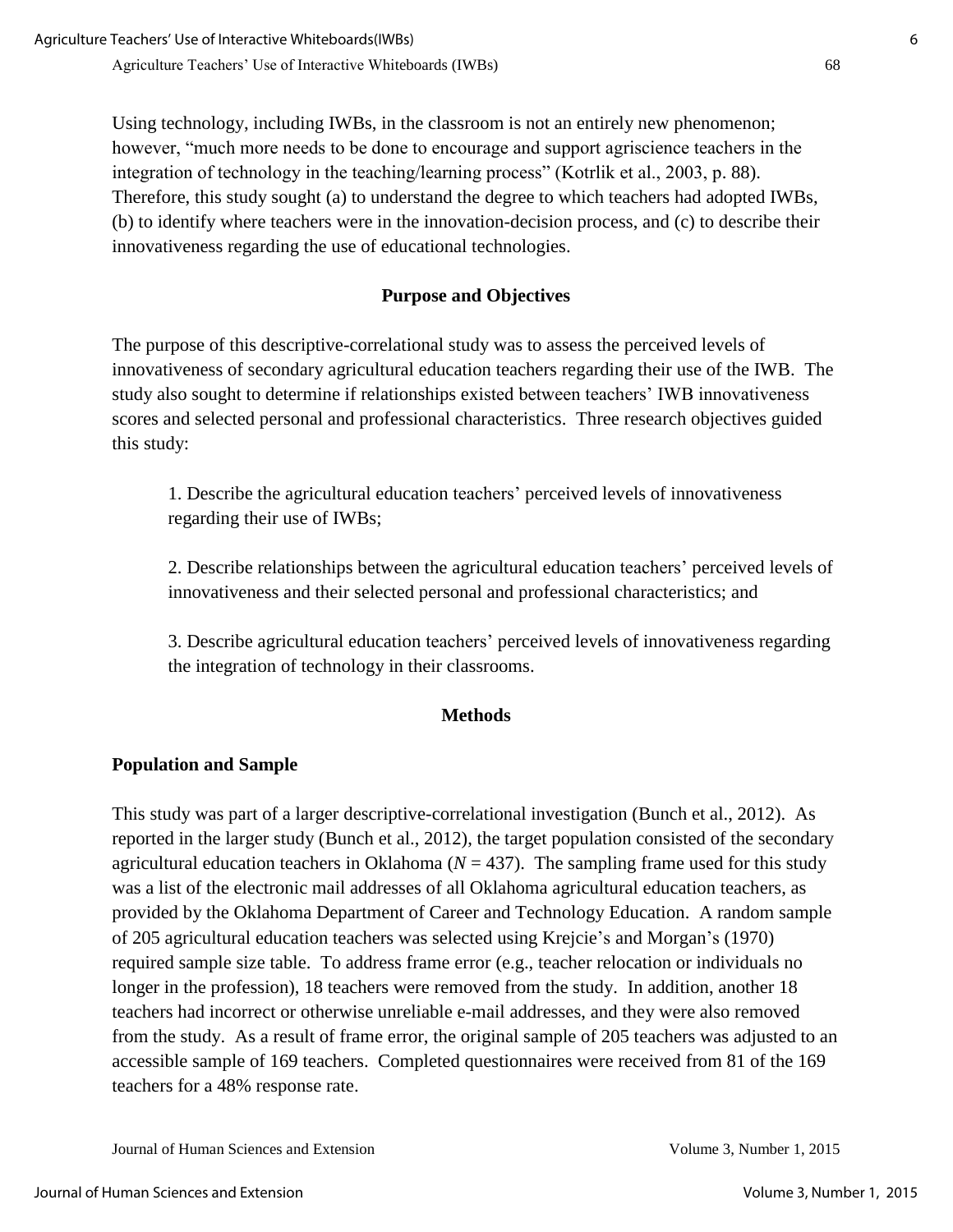An overwhelming majority of the teachers were male, held only a bachelor's degree, and were traditionally certified. This was consistent with the teacher population of Oklahoma (K. Murray, personal communication, September 22, 2010). In addition, a majority of the teachers in this study had taught from 0 to 5 years. For the purpose of interpreting the study's results, it was assumed the teachers who reported 0 years of teaching experience based their perceptions on student teaching experiences with IWBs, as well as experiences that occurred during their initial year of teaching.

## **Instrumentation**

The Interpersonal Technology Integration Scale (ITIS), as developed by Niederhauser and Perkmen (2008), was used in the larger study (Bunch et al., 2012). The original 21-item ITIS asked the teachers to indicate their levels of agreement with each statement using a 5-point, summated-rating scale. The ITIS includes three constructs: (a) Self-Efficacy, (b) Outcome Expectation, and (c) Interest. However, these constructs were not included in the analyses reported here. Rather, this study focused on the 18 professional and personal characteristics questions added to the instrument to describe the sample and make possible the study's correlational analyses.

As a part of the professional and personal characteristics section, two items were added to measure teachers' levels of innovativeness regarding the use of IWBs and their levels of innovativeness for integrating technology in their classrooms in general. The items were modified from a study conducted by Li and Lindner (2007) that assessed the perceptions of Chinese university faculty on the use of Web-based distance education. These statements included:

- "I know as a teacher, technology use is limited in my classroom. Using an IWB may be a solution to this problem."
- "I know as a teacher, technology use is limited in my classroom. Using an IWB is a good solution to this problem."
- "I know as a teacher, technology use is limited in my classroom. I know the benefits of using IWBs, and will try it in my own teaching soon."
- "I am currently using an IWB, and it helps me to increase technology use in my classroom."
- "I have used an IWB for more than 1 year, and plan to continue using it."

Each statement aligned with stages in Rogers's (2003) innovation-decision process. In addition, respondents were asked to indicate on a scale of 1 (*least innovative*) to 5 (*highly innovative*), "How would you rank your innovativeness regarding the integration of technology into your classroom?"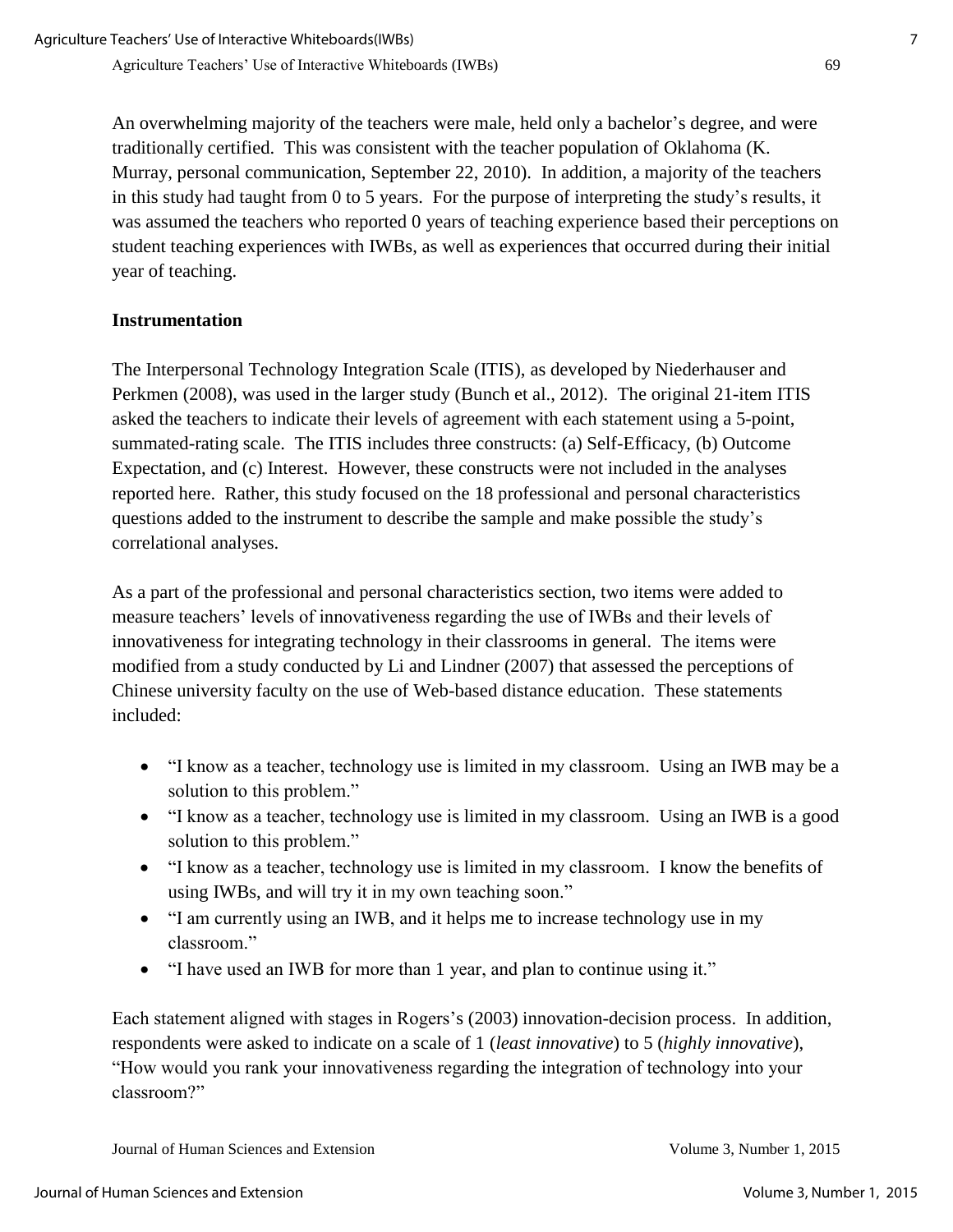A panel of four experts in agricultural education reviewed the instrument to establish its content and face validity. Based on the recommendations of the panel, minor revisions were made to the instrument. The instrument was also pilot-tested with 36 Oklahoma agricultural education teachers to ensure its readability and clarity. The teachers who participated in the pilot test were excluded from the study reported on here.

#### **Data Collection**

Data were collected through an Internet questionnaire using the Tailored Design Method, as developed by Dillman, Smyth, and Christian (2008). All teachers were contacted via an e-mail message describing the purpose of the study and including a link to the questionnaire. At the conclusion of weeks 1, 2, and 3, reminder messages were sent to the nonrespondents. To ensure the results were representative of the target population, an independent samples *t*-test was used to compare early and late respondents (Lindner, Murphy, & Briers, 2001) based on perceived level of innovativeness regarding use of IWBs and perceived level of innovativeness regarding the integration of technology in the classroom. No statistically significant differences were found at an alpha level of .05; therefore, the results of this study were deemed representative of the target population.

#### **Data Analysis**

The data collected were analyzed using  $SPSS^{\circledast}$  version 17.0 for Windows<sup>TM</sup>. Responses were coded for computer analysis. Research objectives 1 and 3 were analyzed using descriptive statistics—specifically, frequencies and percentages. Research objective 2 was achieved by computing Spearman rank order correlation coefficients, because the variables of interest were not interval data (Creswell, 2008). The strength of relationships was described using Davis's (1971) conventions:  $.01 \ge r \ge .09 = Negligible$ ;  $.10 \ge r \ge .29 = Low$ ;  $.30 \ge r \ge .49 = Moderate$ ; .50  $\ge$  *r*  $\ge$  .69 = *Substantial*; and *r*  $\ge$  .70 = *Very Strong*.

#### **Limitations of the Study**

This study sought to describe how agriculture teachers used IWBs, levels of teacher innovativeness in regard to ITs, and selected relationships. As mentioned previously, no statistically significant differences were found between early and late respondents (Lindner et al., 2001) regarding the variables of interest. However, the 81 respondents represented only 17.7% of the target population, and the majority of the respondents reported having 5 or fewer years of teaching experience. It is possible that different results may have been found if a larger number of the respondents had more years of teaching experience. Further, limitations to the instrument used existed; specifically, the item used to measure teachers' attitudes toward IWBs did not include an option for *decision reversal* or a *no knowledge* option. According to Rogers (2003),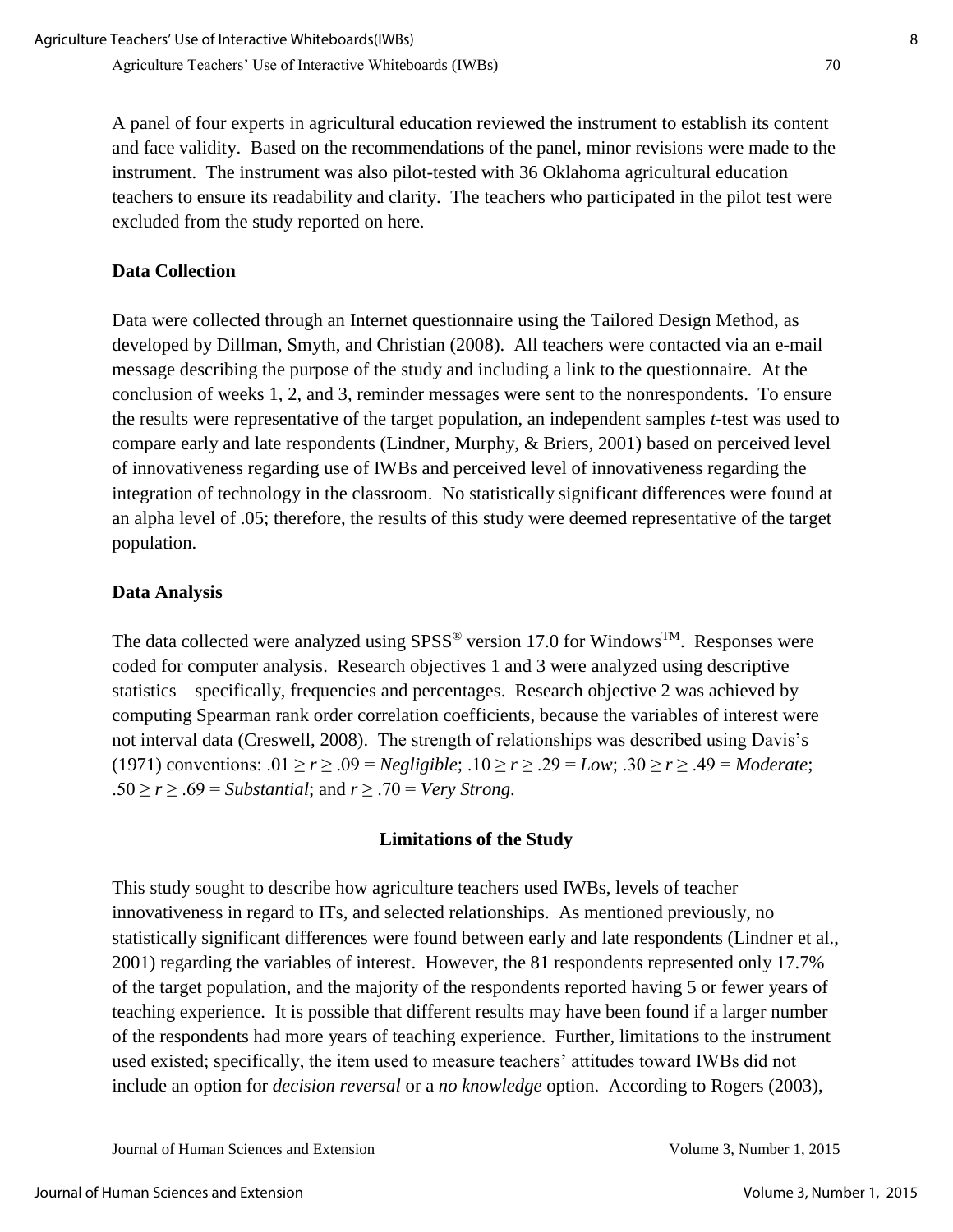decision reversal can occur during the confirmation stage of the innovation-decision process. It also should be noted that this item did not undergo test–retest reliability analysis. As such, readers are cautioned against generalizing the results of this study beyond its 81 respondents.

#### **Results**

Objective 1 sought to describe the teachers' levels of innovativeness regarding their use of IWBs. To achieve this objective, the researchers had respondents select the one statement that described best their attitude toward IWBs. Eleven (13.6%) of the respondents indicated technology use was limited in their classroom and using an IWB may be a solution to this problem (knowledge) (see Table 1). Seven (8.6%) reported that technology use was limited in their classroom and using an IWB was a good solution to this problem (persuasion), and seven (8.6%) perceived that technology use was limited in their classroom, knew the benefits of using an IWB, and would try it in their own teaching soon (decision). In addition, 29 teachers (35.8%) expressed that they were using an IWB currently, and it helped them to increase technology use in their classrooms (implementation), and 25 (30.9%) of the respondents indicated they had used an IWB for more than 1 year and planned to continue using it (confirmation). Two (2.5%) participants did not respond to this item (see Table 1).

*Table 1. Agricultural Education Teachers' Perceived Levels of Innovativeness Regarding Their Use of IWBs (n = 81)*

| Rogers's (2003) Stages of the Innovation-Decision Process |    | %    |
|-----------------------------------------------------------|----|------|
| Knowledge                                                 | 11 | 13.6 |
| Persuasion                                                |    | 8.6  |
| Decision                                                  |    | 8.6  |
| Implementation                                            | 29 | 35.8 |
| Confirmation                                              | 25 | 30.9 |
| No Response                                               |    |      |

Objective 2 sought to describe relationships between teachers' levels of innovativeness and selected personal and professional characteristics. The relationship between teachers' levels of innovativeness and access to IWBs was very strong and positive  $(r_s = .70)$ ; it had the highest correlation coefficient of the associations measured (see Table 2). The variables "IWB use per week"  $(r_s = .62)$  and "using the IWB increases how much students learn in my class"  $(r_s = .55)$ demonstrated a substantial and positive relationship with teachers' levels of innovativeness. The variable "how frequently a respondent uses information technology (IT) personnel to support their use of IWBs"  $(r_s = .41)$  was found to have a moderate and positive association with teachers' levels of innovativeness. The analyses also revealed the variables "if training was received" ( $r_s$  = .28), "problems encountered while using IWBs" ( $r_s$  = .26), and "access to IT personnel"  $(r_s = .24)$  expressed low and positive relationships with teachers' levels of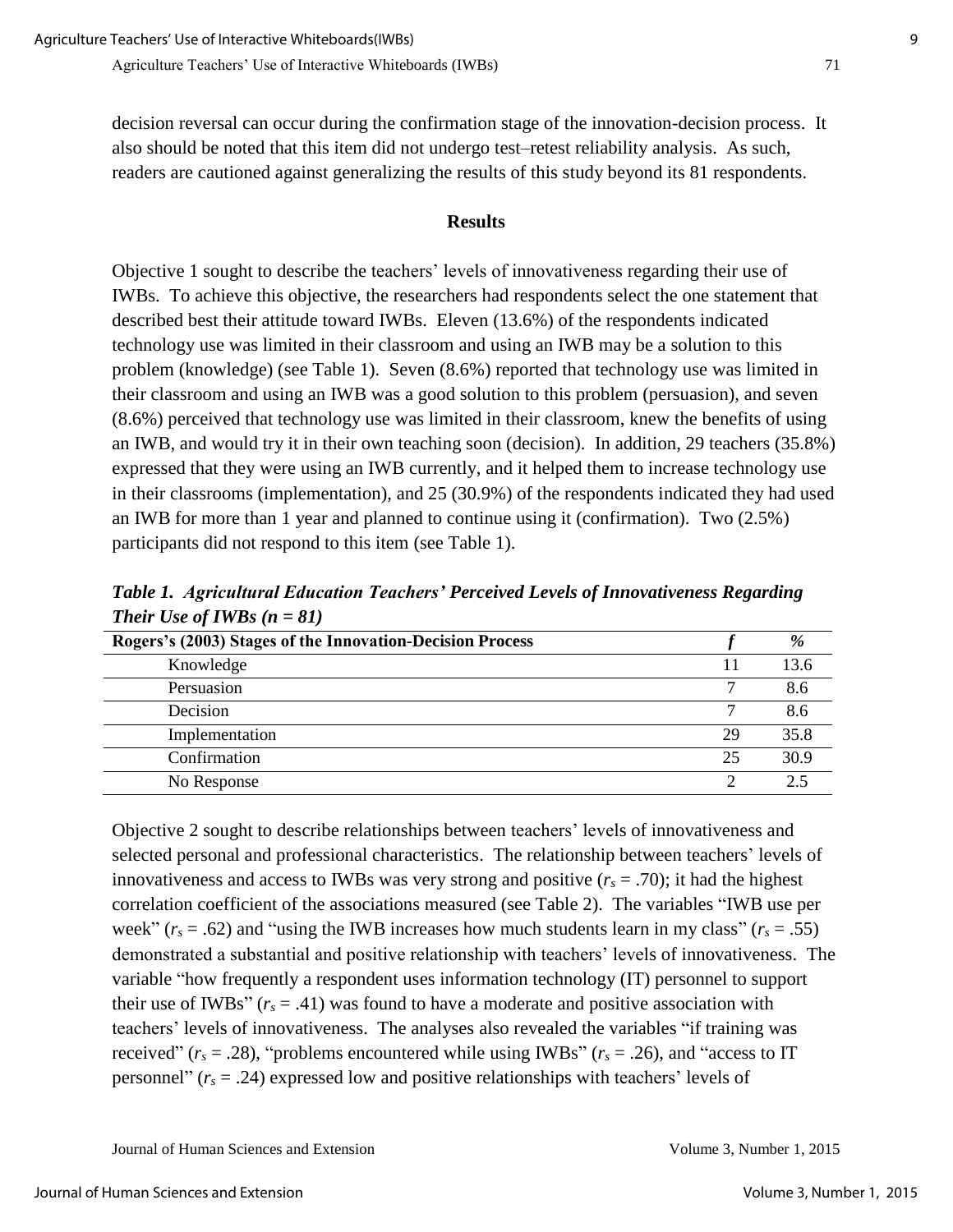innovativeness. Teachers' ages ( $r_s = -.39$ ) and years teaching ( $r_s = -.36$ ) had inverse (i.e., negative and moderate relationships with their levels of innovativeness (see Table 2).

*Table 2. Relationships Between Agricultural Education Teachers' Perceived Levels of Innovativeness and Selected Personal and Professional Characteristics (n = 81)*

| <b>Variables</b>                                                                                                                                    | <b>Levels of Innovativeness</b> |
|-----------------------------------------------------------------------------------------------------------------------------------------------------|---------------------------------|
| Access to IWBs                                                                                                                                      | $.70*$                          |
| <b>IWB</b> use per week                                                                                                                             | $.62*$                          |
| Using the IWB increases how much students learn in my class                                                                                         | $.55^*$                         |
| Frequent use of IT personnel                                                                                                                        | $.41*$                          |
| Where training was received                                                                                                                         | $.28*$                          |
| Problems encountered while using IWBs                                                                                                               | $.26*$                          |
| Access to IT personnel                                                                                                                              | $.24*$                          |
| Age                                                                                                                                                 | $-.39*$                         |
| Years of teaching experience                                                                                                                        | $-.36*$                         |
| *<br>$\sim$ $\sim$<br>the contract of the contract of the contract of the contract of the contract of the contract of the contract of<br>$\sim$ $-$ |                                 |

Note: Spearman rank order correlation coefficient: \*p < .05

Objective 3 sought to describe Oklahoma agricultural education teachers' levels of innovativeness regarding the integration of technology in their classrooms. The descriptive analyses revealed that the composite mean of the sample was 3.16 with a standard deviation of 1.0, indicating the respondents had an average level of innovativeness regarding the integration of technology into their classrooms. Four (4.9%) of the respondents reported a score of 1, seven  $(8.6\%)$  reported a score of 2, 43 (53.1%) reported a score of 3, 22 (27.2%) reported a score of 4, and five (6.2%) reported a score of 5.

#### **Conclusions and Implications**

This study revealed that a majority of the teachers surveyed indicated they were using IWBs. Further, these teachers perceived IWBs assisted them in increasing technology use in their classrooms, and they planned to continue using IWBs. It was concluded that these teachers were in the implementation and confirmation stages of the innovation-decision process (Rogers, 2003). A majority of teachers involved in this study had adopted the IWB, used it in their teaching practice, and were seeking confirmation that they had made the correct decision. On the other hand, because not all teachers had adopted IWBs, this finding also supports Rogers's (2003) assertion that not all individuals adopt innovations at the same rate. What is more, in Oklahoma, agriculture teachers have the opportunity to apply for a \$5,000 technology grant each year through the Oklahoma Department of Career and Technology Education. As a result, many teachers who were awarded grants had purchased IWBs (K. Murray, personal communication, September 22, 2010). The grant could be considered an incentive to adopting IWBs. According to Rogers (2003), incentives increase the perceived relative advantage of an innovation and encourage behavioral change, thus increasing the rate of adoption.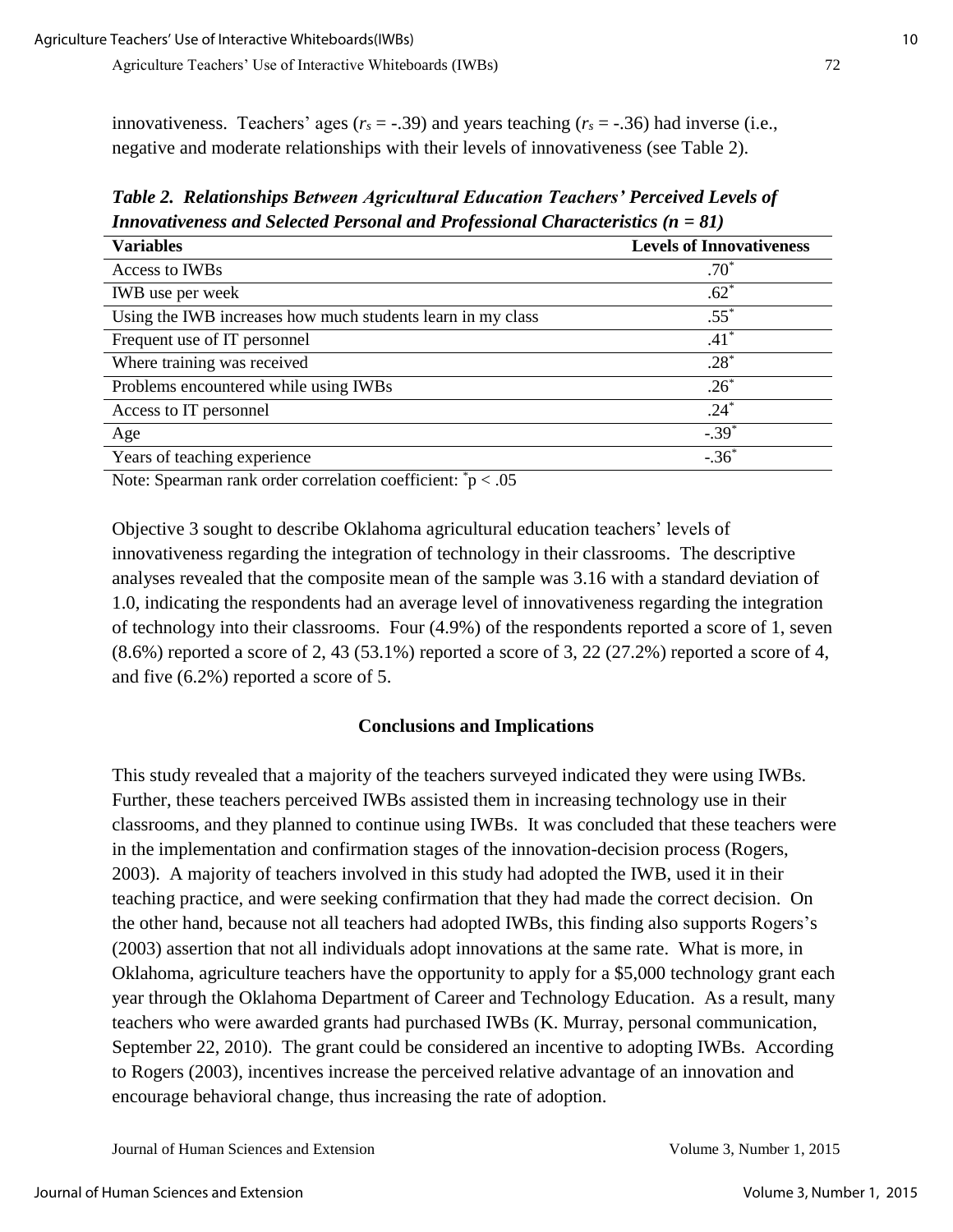In addition, teachers who perceived the use of IWBs increased how much their students learned were advanced farther in the innovation-decision process. This finding was consistent with Rogers's (2003) theory in regard to relative advantage (i.e., the more an individual perceives an innovation to be better than what it superseded, the more likely he or she is to adopt the new innovation). Therefore, if a teacher perceived that using the IWB would increase student achievement, the teacher may have been more likely to adopt it.

Further, as a teacher's age and years of teaching experience increased, his or her perceived level of innovativeness regarding the use of IWBs decreased. Younger and less experienced teachers, therefore, were more advanced in Rogers's (2003) innovation-decision process. Were the older, veteran teachers digital immigrants who lacked technological confidence (Prensky, 2001)? If so, this may have added to their perceptions of *complexity* regarding the use of IWBs. According to Rogers (2003), if an individual perceives an innovation to be complex, the rate of adoption is affected negatively. In addition, teachers with access to IWBs who used the IWBs more per week were in the later stages of the innovation-decision process. This finding also resonates with Rogers (2003), who maintained that when an individual has the opportunity to try an innovation (i.e., the attribute of *trialability),* perceptions of uncertainty may be diminished, which is related positively to increasing an innovation's rate of adoption.

Finally, this study revealed that more than three-fourths of the responding teachers reported their levels of innovativeness regarding the integration of technology in their classrooms as *average* to *highly innovative*. This may imply these teachers had completed the knowledge and persuasion stages of the innovation-decision process, as described by Rogers (2003). Further, they were aware of other educational technologies and planned to implement them in their classrooms. Given that more than 75% of the respondents reported an *average* to *highly innovative* score (see Table 1), it was concluded these teachers were *earlier adopters* of IWBs (i.e., they populated the early majority, early adopter, and innovator categories) (Rogers, 2003). According to Rogers (2003), however, earlier adopters usually make up only about 50% of the population in most social systems. Again, the role of incentives may account for this contradiction to Rogers's (2003) posit, and the influence of incentives may warrant further study as well as consideration by policymakers.

## **Recommendations for Practice**

As an *older* generation of instructors, who are considered digital immigrants (Prensky, 2001), encounter the barriers associated with a *digitally programmed* generation of students, they should reexamine their methods of instruction and identify teaching practices more relevant to today's pupils (McAlister, 2009). In fact, according to Prensky (2001), students of the digital generations perceive the educational system has taken in *outsiders* to teach them.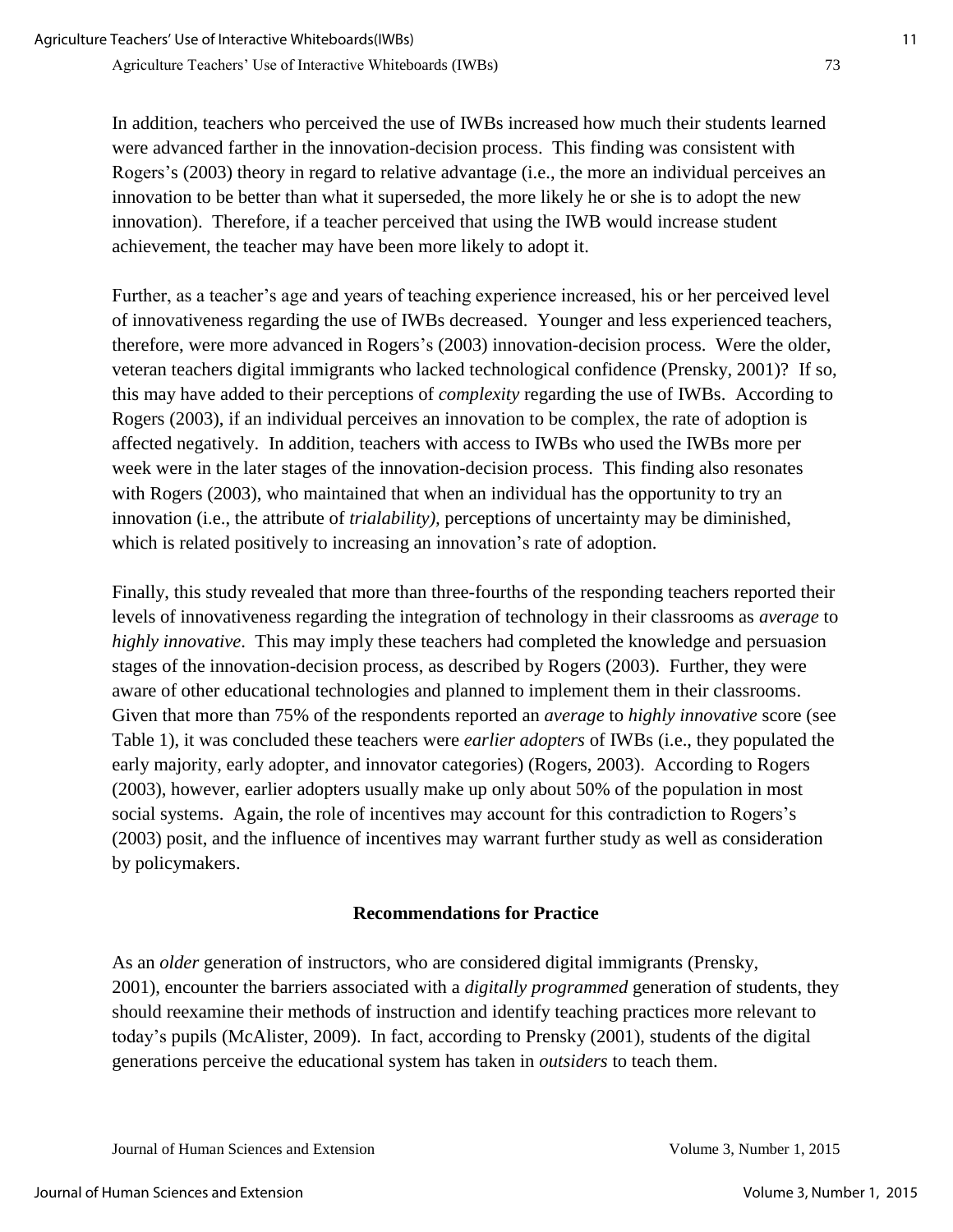Brown (2000) opined that this phenomenon is the result of a shift in learning. Further, Prensky (2005) attributed this shift from the *old* to the *new* differences in learning media. Digital media, communication, and limitless amounts of information via the Internet have captivated today's students. As such, digital generations have also transitioned from expecting (or even *accepting*) a teacher-centric instructional style to *demanding* a more student-centric style or approach (Brown, 2000). Because the teachers in this study perceived using the IWB increased how much their students learned, the instructional tool held *relative advantage* (Rogers, 2003). Professional development opportunities, therefore, should be created for in-service teachers to learn how to use IWBs effectively to assist in increasing student achievement. In addition, the professional development workshops should focus on using interactive educational technologies, including IWBs, in student-centric ways (Cakir, 2008; Glover & Miller, 2001; Mayer, 2004; Minner et al., 2010).

Approximately one-fourth of the teachers studied populated the knowledge and persuasion stages of the innovation-decision process (Rogers, 2003) regarding the adoption of IWBs. Is it possible that these teachers did not perceive the relative advantage of IWBs, viewed them as too complex, or had not experienced opportunities to try using them in the classroom? According to Rogers (2003), the attribute of *complexity* decreases the likelihood that an innovation will be adopted. And if teachers lacked experience with using or *trying* the IWBs, the need for more *observability* and *trialability* may have existed (Rogers, 2003). It is recommended, therefore, that in-service workshops and related professional development offerings for these teachers include topics demonstrating (*observability*) the effective use of IWBs and provide opportunities for practice (*trialability*) with this instructional tool.

Further, in regard to the study's theoretical framework, Rogers (2003) asserted that individuals who are in the persuasion stage are formulating attitudes toward the innovation. These individuals develop attitudes through their communication with near peers (Rogers, 2003). To that end, the professional development offerings should facilitate communication between teachers and their peers (Guzey & Roehrig, 2012) regarding the use of IWBs. The opportunities to communicate with near peers may increase the likelihood of teachers' transitioning from the persuasion stage to the decision stage (Rogers, 2003) and deciding to adopt the use of IWBs as part of their teaching practice.

## **Recommendations for Additional Research**

Because more than three-fourths of the respondents indicated an innovation score of average and above regarding the integration of technology in their classrooms, future research should be conducted to determine which interactive technologies teachers may be using other than IWBs. This inquiry could provide insight on these teachers' in-service needs regarding their use of educational technologies, such as wireless slates, iPads, and digital game-based learning tools, to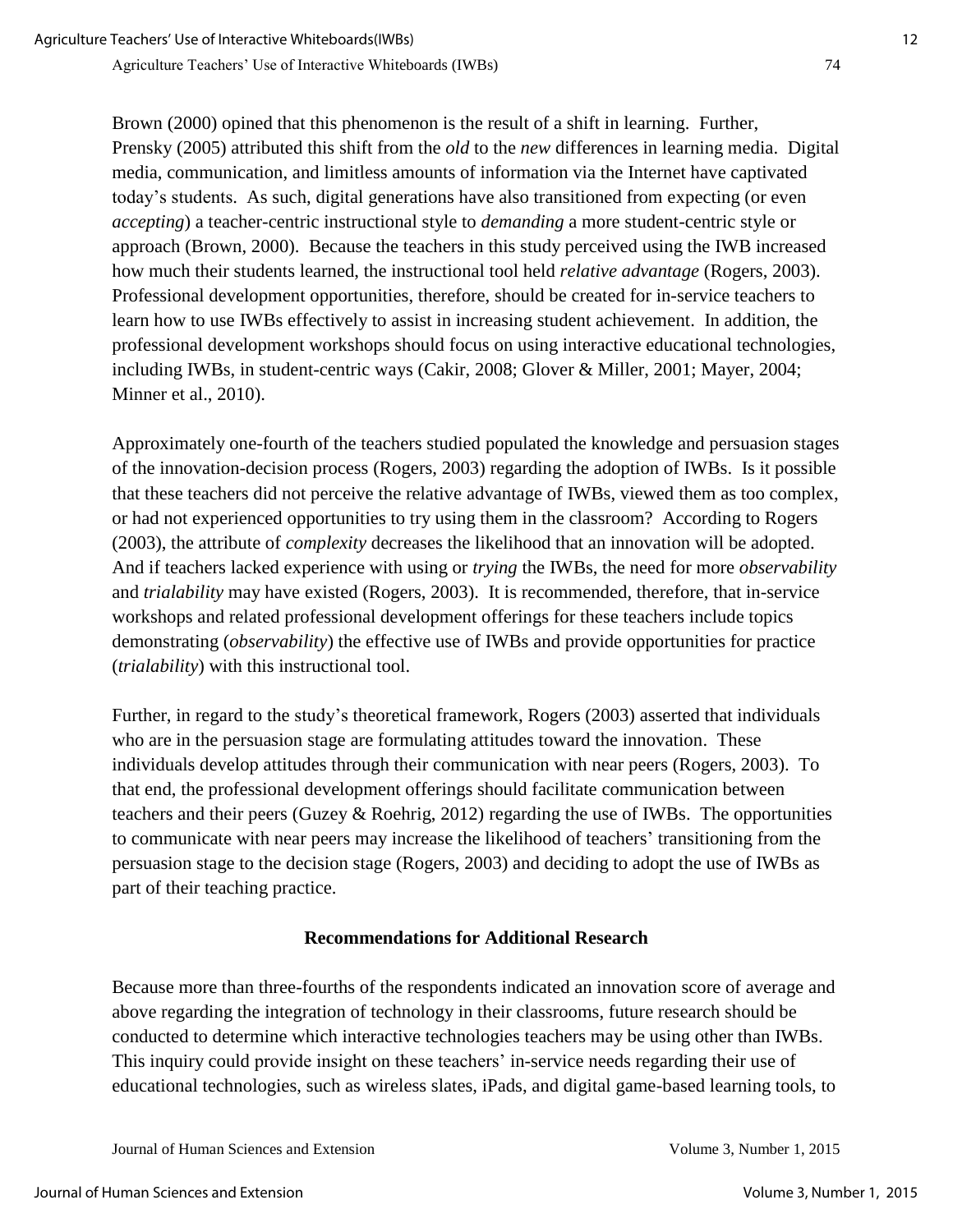name a few. Further, because teachers perceived that using the IWB increased how much their students learned, inquiries should be conducted to determine how the use of IWBs affects student learning and achievement in agricultural education. For instance, do students who receive lessons taught using IWBs perform better on end-of-instruction tests than those who do not? What is the impact of the use of ITs on students' critical thinking skills? Is the "decay," or lack of learning retention over time, reduced if ITs are used during students' learning experiences? Finally, experimental studies should be used to investigate this phenomenon with the aim of generalizing the results to similar populations.

#### **References**

- Bennett, S., Maton, K., & Kervin, L. (2008). The 'digital natives' debate: A critical review of the evidence. *British Journal of Educational Technology, 39*(5), 775**–**786. doi:10.1111/j.1467-8535.2007.00793.x
- Berge, Z. L., Muilenburg, L. Y., & Haneghan, J. V. (2002). Barriers to distance education and training. *The Quarterly Review of Distance Education, 3*(4), 409**–**418.
- Brown, J. S. (2000). Growing up digital: How the web changes work, education, and the ways people learn. *United States Distance Learning Association Journal, 16*(2). Retrieved from http://www.usdla.org/html/journal/FEB02\_Issue/article01.html
- Brown, N. R., Baker, M. A., Edwards, M. C., & Robinson, J. S. (2011). *Becoming technologically FIT: Enabling pre-service teachers to become fluent with information technology as part of the teacher preparation experience*. Poster presented at the 2011 AAAE National Education Research Conference, Coeur d'Alene, ID.
- Bunch, J. C., Robinson, J. S., & Edwards, M. C. (2012). Measuring the relationship between agriculture teachers' self-efficacy, outcome expectation, interest, and their use of interactive whiteboards. *Journal of Agricultural Education, 53*(1), 67**–**80. doi:10.5032/jae.2012.01067
- Cakir, M. (2008). Constructivist approaches to learning in science and their implications for science pedagogy: A literature review. *International Journal of Environmental & Science Education*, *3*(4), 193**–**206.
- Carlson, S. (2005). The Net Generation in the classroom. *The Chronicle of Higher Education, 52*(7), A34-A37.
- Chen, W., Lim, C., & Tan, A. (2010). Pre-service teachers' ICT experiences and competencies: New generation of teachers in the digital age. *Proceedings of the 18th International Conference on Computers in Education*. Putrajaya, Malaysia, 631**–**638.
- Creswell, J. W. (2008). *Educational research: Planning, conducting, and evaluating quantitative and qualitative research* (3rd ed.). Upper Saddle River, NJ: Prentice Hall.
- Croninger, R. G., & Lee, V. E. (2001). Social capital and dropping out of high school: Benefits to at-risk students of teachers' support and guidance. *Teachers College Record, 103*(4), 548**–**581.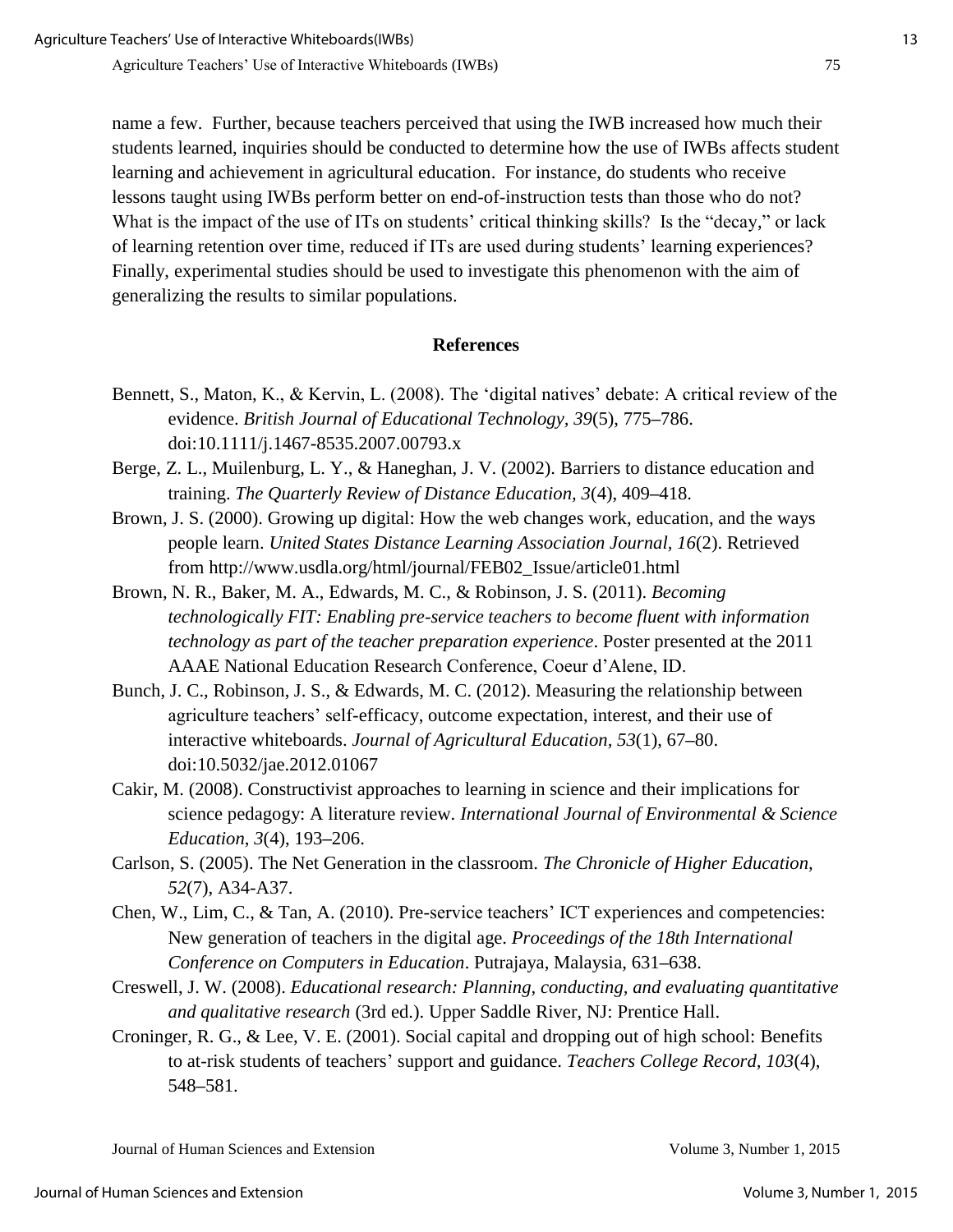Davis, J. A. (1971). *Elementary survey analysis*. Englewood Cliffs, NJ: Prentice-Hall.

- Dillman, D. A., Smyth, J. D., & Christian, L. M. (2008). *Internet, mail, and mixed-mode surveys: The tailored design method* (3<sup>rd</sup> ed.). Hoboken, NJ: John Wiley & Sons, Inc.
- Gammill, T., & Newman, M. (2005). Factors associated with faculty use of web-based instruction in higher education. *Journal of Agricultural Education, 46*(4), 60**–**71. doi:10.5032/jae.2005.04060
- Glover, D., & Miller, D. (2001). Running with technology: The pedagogic impact of the largescale introduction of interactive whiteboards in one secondary school. *Journal of Information Technology for Teacher Education, 10*(3), 257–278. doi:10.1080/14759390100200115
- Glover, D., Miller, D., Averis, D., & Door, V. (2007). The evolution of an effective pedagogy for teachers using the interactive whiteboard in mathematics and modern languages: An empirical analysis from the secondary sector. *Learning, Media and Technology, 32*(1), 5– 20. doi:10.1080/17439880601141146
- Greenwood, C. R., Horton, B. T., & Utley, C. A. (2002). Academic engagement: Current perspectives in research and practice. *School Psychology Review, 31*(3), 328**–**349.
- Gu, X., Zhu, Y., & Guo, X. (2013). Meeting the "Digital Natives": Understanding the acceptance of technology in classrooms. *Educational Technology & Society, 16*(1), 392**–**402.
- Guzey, S. S., & Roehrig, G. H. (2012). Integrating educational technology into the secondary science teaching. *Contemporary Issues in Technology and Teacher Education, 12*(2), 162**–**183.
- Handal, B., Campbell, C., Cavanagh, M., Petocz, P., & Kelly, N. (2013). Technological pedagogical content knowledge of secondary mathematics teachers. *Contemporary Issues in Technology and Teacher Education, 13*(1), 22**–**40.
- Hope, W. C. (1998). The next step: Integrating computers and related technologies into practice. *Contemporary Education, 69*(3), 137**–**140.
- Howe, N., & Strauss, W. (2000). *Millennials rising: The next great generation*. New York, NY: Vintage.
- Kennewell, S., & Beauchamp, G. (2007). The features of interactive whiteboards and their influence on learning. *Learning, Media and Technology, 32*(3), 227–241. doi:10.1080/17439880701511073
- Klem, A. M., & Connell, J. P. (2004). Relationships matter: Linking teacher support to student engagement and achievement. *Journal of School Health, 74*(7), 262**–**273. doi:10.1111/j.1746-1561.2004.tb08283.x
- Kotrlik, J. W., Redmann, D. H., & Douglas, B. B. (2003). Technology integration by agriscience teachers in the teaching/learning process. *Journal of Agricultural Education, 44*(3), 78– 90. doi:10.5032/jae.2003.03078
- Krejcie, R. V., & Morgan, D. W. (1970). Determining sample size for research activities. *Educational and Psychological Measurement, 30*, 607–610.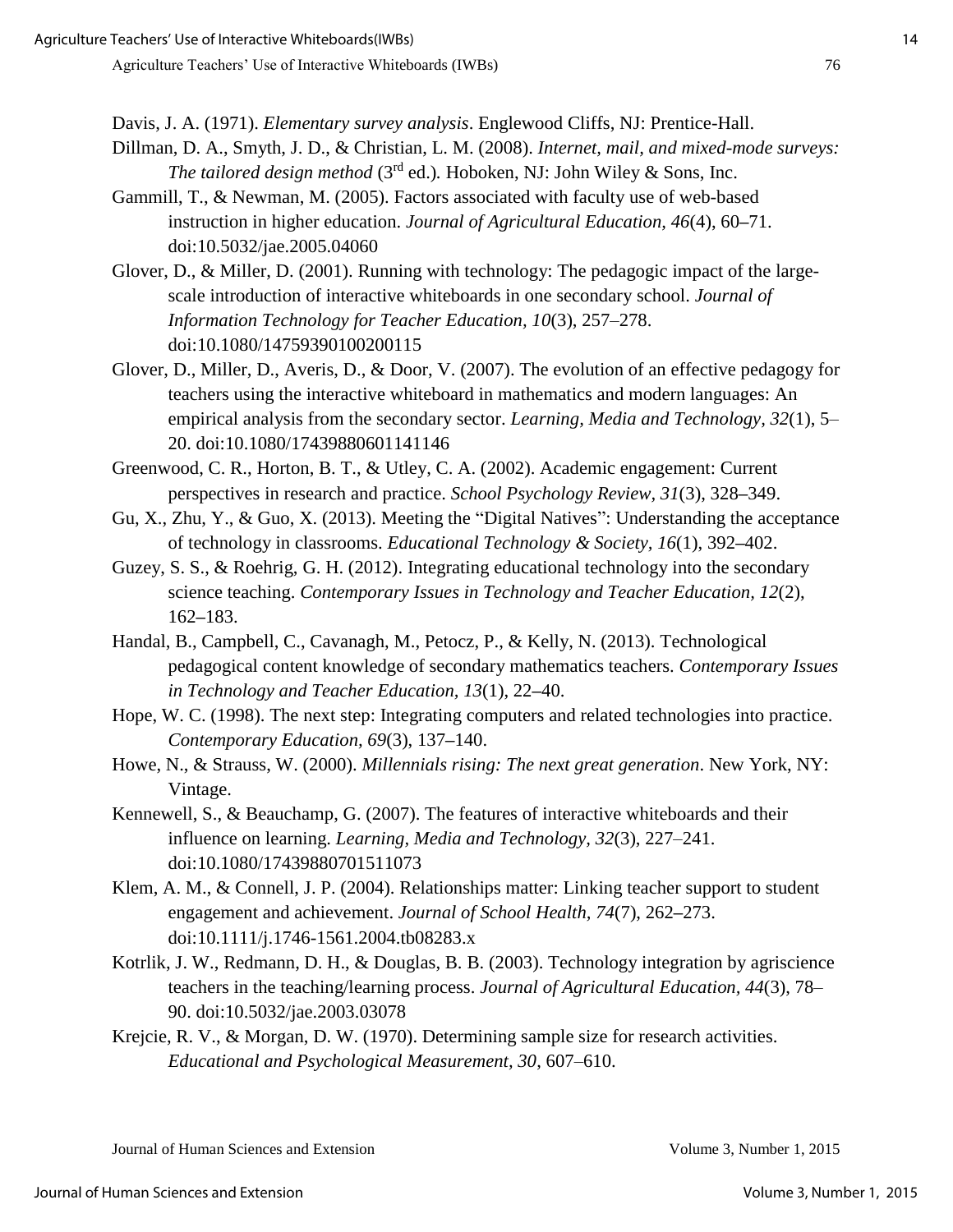- Lawless, K. A., & Pellegrino, J. W. (2007). Professional development in integrating technology into teaching and learning: Knowns, unknowns, and ways to pursue better questions and answers. *Review of Educational Research, 77*(4), 575–614. doi:10.3102/0034654307309921
- Levin, T., & Wadmany, R. (2008). Teachers' views on factors affecting effective integration of information technology in the classroom: Developmental scenery. *Journal of Technology and Teacher Education, 16*(2), 233**–**263.
- Lewin, C., Somekh, B., & Steadman, S. (2008). Embedding interactive whiteboards in teaching and learning: The process of change in pedagogic practice. *Education and Information Technologies, 13*(4), 291**–**303. doi:10.1007/s10639-008-9070-z
- Li, Y., & Lindner, J. R. (2007). Barriers to the diffusion of web-based distance education at China Agricultural University. *Journal of International Agricultural and Extension Education, 14*(1), 45–57. doi:10.5191/jiaee.2007.14104
- Lindner, J. R., Murphy, T. H., & Briers, G. E. (2001). Handling nonresponse in social science research. *Journal of Agricultural Education, 42*(4), 43–53. doi:10.5032/jae.2001.04043
- Lowry, M. (1997). Supporting adoption of innovations. *Kappa Delta Pi Record, 34*(1), 10–13. doi: 10.1080/00228958.1997.10518712
- Marks, H. M. (2000). Student engagement in instructional activity: Patterns in the elementary, middle, and high school years. *American Educational Research Journal, 37*(1), 153–184. doi:10.3102/00028312037001153
- Mayer, R. E. (2004). Should there be a three-strikes rule against pure discovery learning? The case for guided methods of instruction. *American Psychologist*, *59*(1), 14**–**19. doi:10.1037/0003-066X.59.1.14
- McAlister, A. (2009). Teaching the millennial generation. *American Music Teacher, 59*(1), 13– 15.
- Miller, D., Glover, D., & Averis, D. (2004) Panacea or prop: The role of the interactive whiteboard in improving teaching effectiveness*. Proceedings of the Tenth International Congress of Mathematics Education.*
- Minner, D. D., Levy, A. J., & Century, J. (2010). Inquiry-based science instruction What is it and does it matter? Results from a research synthesis years 1984 to 2002. *Journal of Research in Science Teaching*, *47*(4), 474–496. doi:10.1002/tea.20347
- Murphrey, T. P., & Dooley, K. E. (2000). Perceived strengths, weaknesses, opportunities, and threats impacting the diffusion of distance education technologies in a college of agriculture and life sciences. *Journal of Agricultural Education, 41*(4), 39**–**50. doi:10.5032/jae.2000.04039
- Murphrey, T. P., Miller, K. A., & Roberts, T. G. (2009). Examining iPod use by Texas agricultural science and technology teachers. *Journal of Agricultural Education, 50*(4), 98**–**109. doi:10.5032/jae.2009.04098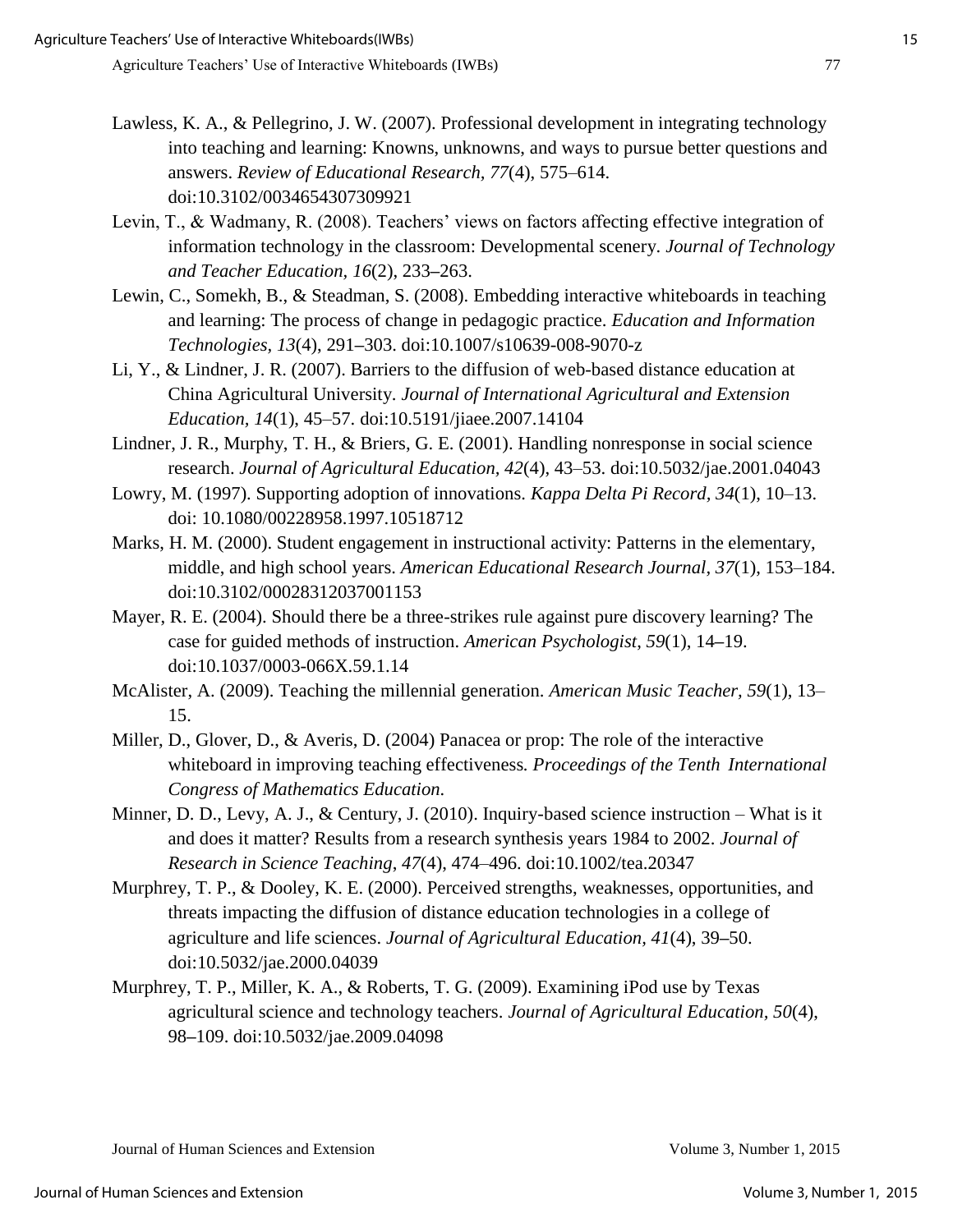- National Research Council. (1999). *Being fluent with information technology literacy*. Computer Science and Telecommunications Board Commission on Physical Sciences, Mathematics, and Applications. Washington, DC: National Academy Press.
- Nelson, S. J., & Thompson, G. W. (2005). Barriers perceived by administrators and faculty regarding the use of distance education technologies in preservice programs for secondary agricultural education teachers. *Journal of Agricultural Education, 46*(4)*,* 36**–** 48. doi:10.5032/jae.2005.04036
- Niederhauser, D. S., & Perkmen, S. (2008). Validation of the Intrapersonal Technology Scale: Assessing the influence of intrapersonal factors that influence technology integration. *Computers in the Schools, 25*(1–2), 98–111. doi:10.1080/07380560802157956
- Oblinger, D. G. (2004). The next generation of educational engagement. *Journal of Interactive Media in Education, 8*, 1**–**18. doi:10.5334/2004-8-oblinger
- Oblinger, D., & Oblinger, J. (2006). Is it age or IT: First steps toward understanding the net generation. *California School Library Association Journal, 29*(2), 8**–**16.
- Osman, K., & Bakar, N. A. (2012). Educational computer games for Malaysian classrooms: Issues and challenges. *Asian Social Science, 8*(11), 75**–**84. doi:10.5539/ass.v8n11p75
- Otrel-Cass, K., Khoo, E., & Cowie, B. (2012). Scaffolding with and through videos: An example of ICT-TPACK. *Contemporary Issues in Technology & Teacher Education, 12*(4), 369**–** 390.
- Prensky, M. (2001). Digital natives, digital immigrants. M*CB University Press, 9*(5), 1–6.
- Prensky, M. (2005). Engage me or enrage me: What today's learners demand. *EDUCAUSE Review, 40*(5), 60**–**64.
- Rogers, E. M. (2003). *Diffusion of innovations* (5th ed.). New York, NY: Free Press.
- Shernoff, D. J., Csikszentimihalyi, M., Schneider, B., & Shernoff, E. S. (2003). Student engagement in high school classrooms from the perspective of flow theory. *School Psychology Quarterly, 18*(2), 158–176. doi:10.1521/scpq.18.2.158.21860
- Spires, H. A., Wiebe, E., Young, C. A., Hollebrands, K., & Lee, J. K. (2012). Toward a new learning ecology: Professional development for teachers in 1:1 learning environments. *Contemporary Issues in Technology and Teacher Education, 12*(2), 232**–**254.
- Stewart, J., Antonenko, P. D., Robinson, J. S., & Mwavita, M. (2013). Intrapersonal factors affecting technological content knowledge of agricultural education teachers. *Journal of Agricultural Education, 54*(3), 157–170. doi:10.5032/jae.2013.03157
- Tapscott, D. (1998). *Growing up digital: The rise of the Net generation*. New York, NY: McGraw-Hill.
- Tschannen-Moran, M., Hoy, A. W., & Hoy, W. K. (1998). Teacher efficacy: Its meaning and measure. *Review of Educational Research, 68*(2), 202**–**248. doi:10.3102/00346543068002202
- Wachira, P., & Keengwe, J. (2011). Technology integration barriers: Urban school mathematics teachers' perspectives. *Journal of Science Education and Technology, 20*(1), 17**–**25. doi:10.1007/s10956-010-9230-y